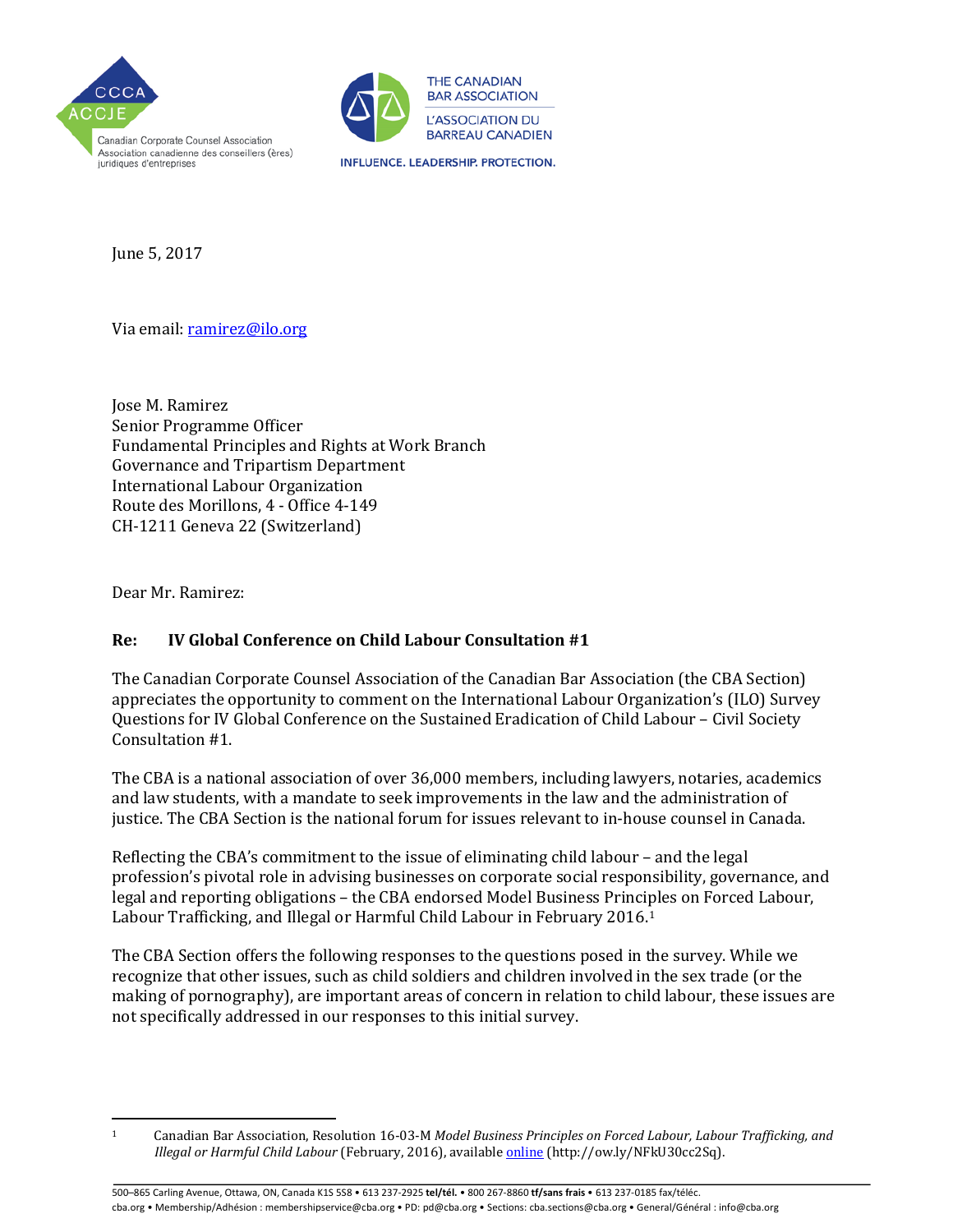## **Survey Question 1**

*The purpose of the IV Global Conference is to consolidate global commitment to joint efforts to accelerate progress towards the elimination of child labour. It will also examine the issues of forced labour and youth employment. The Conference will include several high-level technical thematic discussions. Which thematic areas do you consider should be addressed during the high-level technical thematic discussions?* 

*a. Please propose up to three thematic areas corresponding to child labour.*

The CBA Section proposes three thematic areas:

- 1. Corporate social responsibility and child [la](#page-1-1)bou[r2](#page-1-0)
- 2. Child labour and privat[e](#page-1-2) sector education<sup>3</sup>
- 3. Hazardous child labour4
- *b. Please propose up to two thematic areas corresponding to forced labour and/or youth employment.*

The CBA Section proposes two thematic areas:

- 1. Youth employment and private sector partnerships
- 2. Forced labour and fair recruitment<sup>[5](#page-1-3)</sup>

## **Survey Question 2**

*The Roadmap for Achieving the Elimination of the Worst Forms of Child Labour, resulting from The Hague Global Conference on Child Labour, 2010 made a call to end the worst forms by 2016. The SDGs through Target 8.7 call for ending child labour in all its forms by 2025. With only 8 years to go, what type of action should be taken or prioritized to secure the end of child labour in all its forms by 2025?* 

The CBA Section recommends that priority be given to actions that will have the most impact in addressing labour practices, industries and geographic areas that pose the greatest risks to child labourers. These actions should address critical participants in supply chains – both at the beginning of chains (e.g. procurement of raw materials) and at the end (e.g. sale of finished products) – by prohibiting child labour as well as the importation and distribution of goods sourced or manufactured using child labour.

## **Survey Question 3**

l

*The SDGs, through Target 8.7, addresses child labour, forced labour, modern slavery and human trafficking:* 

*a. To maximize effectiveness and efficiency in tackling child labour and forced labour, modern slavery and human trafficking in an integrated way, what areas, overlaps and potential synergies in responding to these issues should be taken into account?*

The CBA Section recommends that responses to these four issues should take into account the commonality of the geographic areas, the industries, and the political and socioeconomic environments in which these issues are presented.

<span id="page-1-0"></span><sup>2</sup> *See* International Labour Organization, *Corporate Social Responsibility (CSR) and child labour*, availabl[e online](http://www.ilo.org/ipec/Action/CSR/lang--en/index.htm) (http://ow.ly/v8q830cc3OB).

<span id="page-1-1"></span><sup>3</sup> *See* International Labour Organization, *Child labour and education*, availabl[e online](http://www.ilo.org/ipec/Action/Education/lang--en/index.htm) (http://ow.ly/Q5Oe30cc4g5).

<span id="page-1-2"></span><sup>4</sup> *See* International Labour Organization, *Hazardous child labour*, availabl[e online \(](http://www.ilo.org/ipec/facts/WorstFormsofChildLabour/Hazardouschildlabour/lang--en/index.htm)http://ow.ly/p52G30cc47S).

<span id="page-1-3"></span><sup>5</sup> *See* International Labour Organization, *Fair recruitment*, availabl[e online \(](http://www.ilo.org/global/topics/fair-recruitment/lang--en/index.htm)http://ow.ly/uWRT30cc4d2).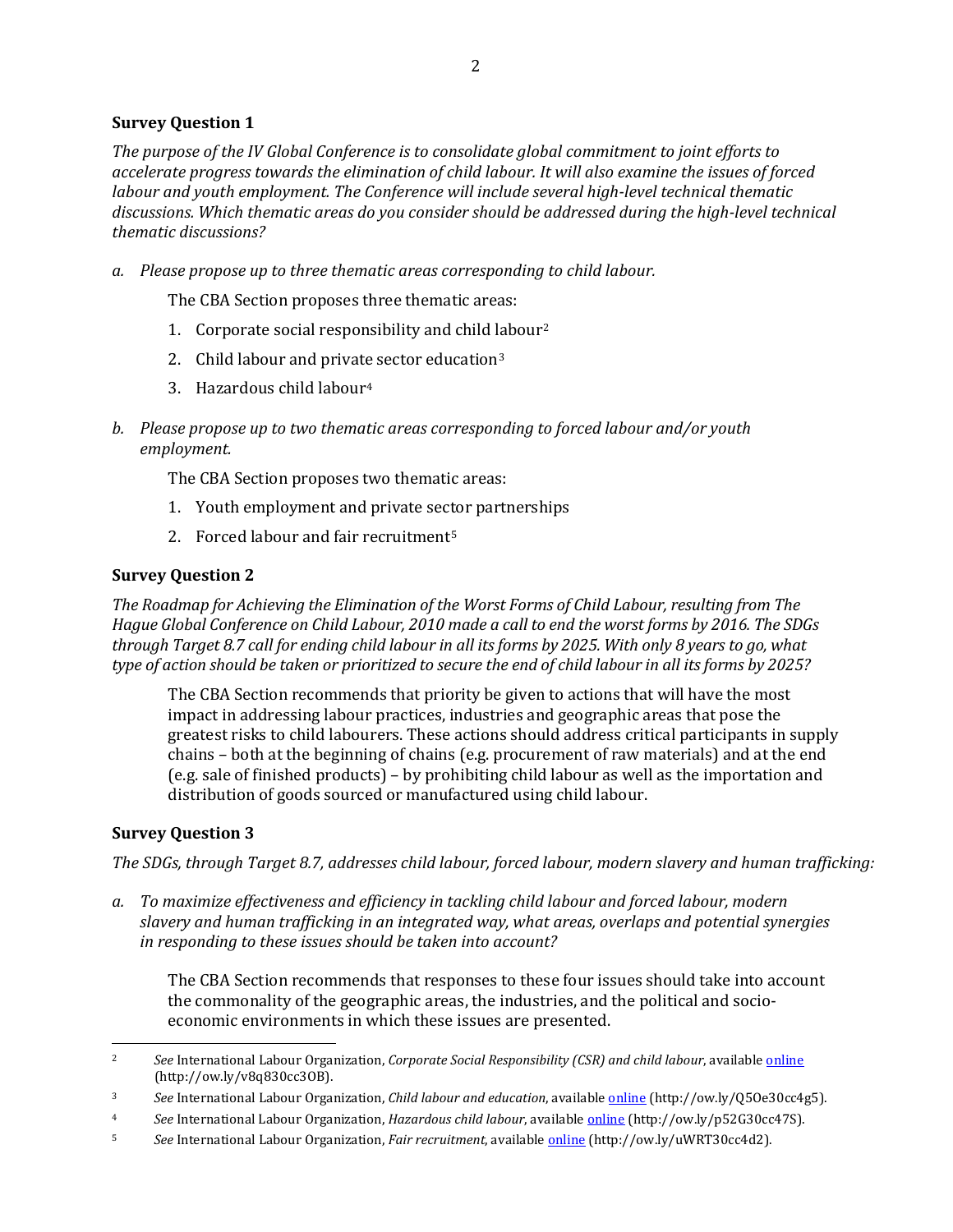*b. What are the main obstacles / risks of the integrated approach? How can they be minimized or mitigated?*

The main obstacle and risk to an integrated approach is the lack of effectiveness in addressing the four identified issues together. This can be minimized or mitigated by developing and communicating an understanding of how these issues have more commonalities than differences – for example, in terms of who is affected, where the issues are presented, the identity of the instigators/enablers/overseers of these practices, and the identity of the beneficiaries of these practices.

*c. Do you identify any benefits in the integrated approach? If yes, what is in your opinion the main benefit of such an integrated approach in the fight against child labour, forced labour, modern slavery and human trafficking? How could this benefit be maximized?*

The CBA Section supports an integrated approach in the fight against child labour, forced labour, modern slavery and human trafficking. Governments, global regulators, academia, organized labour and businesses (especially those with international supply chains and global operations) should ensure that third parties in their supply chains adopt practices that comply with applicable employment and labour laws and regulations, as well as with internationally proclaimed human rights, including the Universal Declaration of Human Rights and ILO conventions. This includes requirements for minimum wages, working hours, overtime, days of rest, compensation and freedom of association.

The adoption of employment practices that prohibit harmful child labour, forced labour – which includes work or service exacted under threat of penalty (including imprisonment), or for which the people performing the work or service has not offered themselves voluntarily, or that fails to respect human rights – should also be required by both governments and businesses in their respective supply chains.

To date, many businesses in Canada and elsewhere have voluntarily adopted supplier codes of conduct for these matters without need for legislation and regulation, while other countries have legislated requirements (such as the United Kingdom's *Modern Slavery Act*).

All these suggestions represent positive ways to ensure responsible management, and move closer to the goal of realizing the social and economic benefits associated with eradicating the harmful effects of labour child labour, forced labour, modern slavery and human trafficking.

### **Survey Question 4**

*Given the global nature of the SDGs, what should be the role of CSOs in the fight against child labour and forced labour? How could CSOs interact with other relevant actors in these areas – including governments and workers' and employers' organizations?* 

The CBA Section suggests that one role of Civil Society Organizations (CSOs) should be to work with business communities, and across national borders on an industry-by–industry basis, to develop and encourage the adoption of common industry standards for each industry and their supply chains to combat and eliminate child labour, forced labour, human trafficking and modern slavery.

These CSOs could also engage and work with stakeholder groups, including governments and workers groups, to broaden support and participation in efforts to address these issues and labour practices.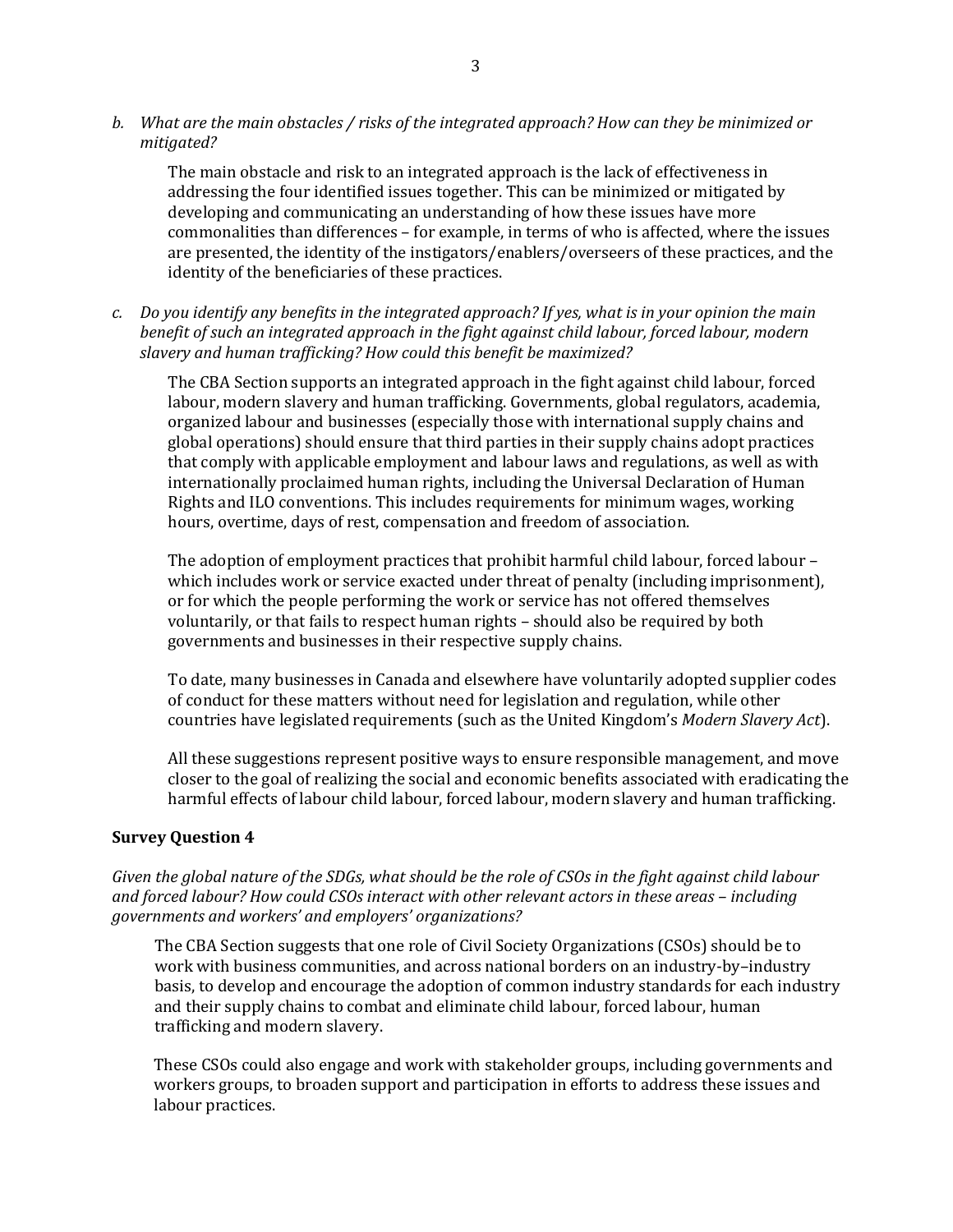#### **Survey Question 5**

*The global employment challenge requires a set of policy responses that are multi-pronged, coherent and context-specific.* 

- *a. How can CSOs contribute to the promotion or creation of quality youth employment?*
- *b. How can CSOs cooperate with other stakeholders with a view to mutually reinforce respective work and maximize impact?*

This topic is outside the scope of expertise of the CBA Section.

#### **Survey Question 6**

*Knowledge and data are important to combating child labour and forced labour.* 

*a. What do you think are the crucial knowledge gaps in child labour? What do you think are the crucial knowledge gaps in forced labour?*

Crucial knowledge gaps in child labour and forced labour flow from the lack of data gathered in an organized, systematic and standardized manner. Without this data, it is not known how many children and individuals are forced into labour, or how often, where, when and under what circumstances.

*b. What should be the key knowledge areas to be prioritized in order to be in a better position to end child labour in all its forms by 2025 and eradicate forced labour by 2030?*

A key knowledge area necessary to end child labour and eradicate forced labour is our understanding of how, where and under what circumstances these abuses occur. The creation of a standardized, mobile monitoring and reporting structure for global use should be prioritized.

*c. Nowadays, technology offers the promise of improving intervention effectiveness in the social sphere. In which specific areas do you consider this possible with regard to child labour and forced labour?*

Technology (such as smartphones) offers the potential for contemporaneous identification and anonymous reporting of suspected occurrences of child labour and forced labour.

## **Survey Question 7**

*What is your organization's experience in the area of eradicating child labour and/or forced labour? In such a case, with which partners have you worked within these areas? Among your partners have you worked with employer's and / or worker's organizations?* 

The CBA Section develops resources to assist its members in understanding best practices and model policies to combat forced labour and child labour. We compile existing and model policies for review, comparison and use by members.

#### **Survey Question 8**

*The SDGs have generated new momentum for global, regional, sub-regional and national initiatives and partnerships. Who should be the main actors in those initiatives and partnerships, and what should be their respective roles, functions and contributions?* 

The private sector has an indispensable role to play in the fight against child labour. One way for individual companies to contribute is to adhere strictly to national laws and regulations